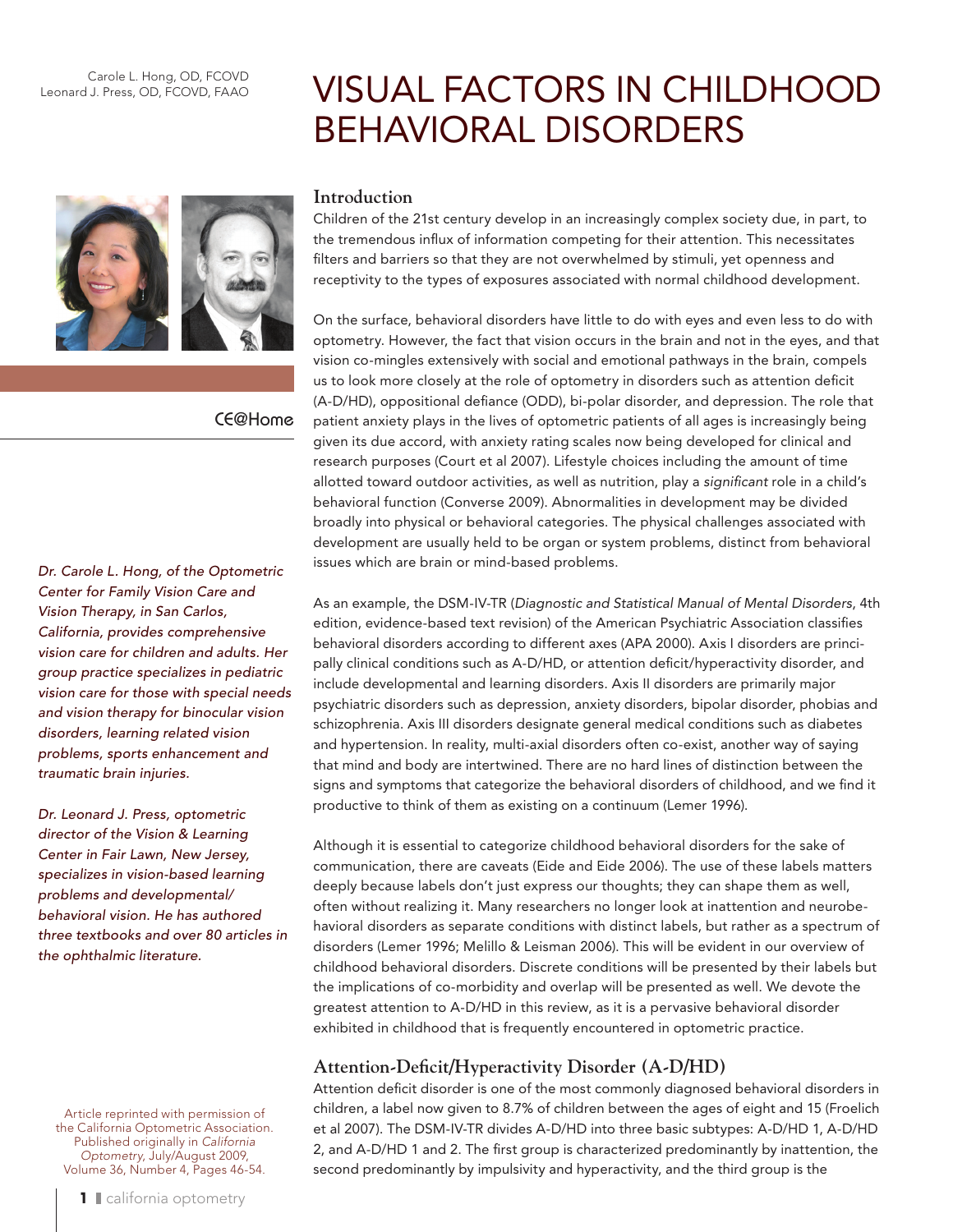# CE@Home

combined or mixed type. The DSM-IV-TR specifies that the behaviors that cluster to justify the diagnosis of A-D/HD must have persisted for at least six months, and be maladaptive and inconsistent with the child's developmental level.

There are other qualifiers to these A-D/HD labels. To meet the diagnostic criteria for these three basic subtypes, at least some of the behaviors must have been present prior to the age of seven. Some impairment from the symptoms must be present in two or more settings, such as in school and at home. There must be clear evidence of clinically significant impairment in social or academic functioning. Lastly, the symptoms or signs do not occur exclusively during manifestations of other behavioral disorders such as mood, anxiety, or personality disorders.

Children with A-D/HD tend to be identified at a relatively young age. Their difficulty in engaging in activities guided by others rather than themselves typically results in social or educational problems, often accompanied by disruptive behavior. There is a fourth DSM-IV-TR diagnostic category for A-D/HD, for children who do not meet the criteria for A-D/HD 1 or 2, with predominant inattention that does not manifest until after seven years of age. It also encompasses children with clinically significant impairment who present with inattention, and whose pattern does not meet the full criteria for the disorder, but have a behavioral pattern marked by sluggishness, daydreaming and hypoactivity. As we shall see, a subset of children diagnosed with A-D/HD may have vision-based inattention symptoms.

What framework exists for the interrelationship between vision and attention? Visual information from the world around us is processed by the retina, essentially the outermost structure of the visual brain, and transmitted through the visual pathways to the visual cortex. Attention to this information is mediated through a balance between anterior and posterior cortical networks (see Table 1). Different parts of the visual cortex process information from different locations around us. When we pay attention to a particular location, then there is a selective increase in the electrical activity of the brain cells that process information from this location (Saalmann, Pigarev, Vidyasagar 2007).

While this provides a conceptual framework for the role of attention in visual processing, what clinical relevance does it hold? Optometrists who examine children with vision-based learning problems often encounter children who have difficulty with directing their visual attention. This is frequently manifested in reading difficulties, and children who labor with the requisite skills complain that "reading is boring." In contrast with video games, where the stimulus is moving and varied scanpaths provide a competitive edge, reading requires a different form of visual attention. In another paper, Vidyasagar (2004) applied his visual attention concepts to reading. He presents a cogent argument that one of the core non-language deficits in dyslexia, a recalcitrant form of reading disability, is faulty visuo-spatial attention. Quite literally, these children find it very difficult to know where to allocate attention on the printed page.

The work of Harold Solan and colleagues at the SUNY College of Optometry (2001, 2003, 2007) on visual attention as related to reading supports Vidyasagar's clinical model. Of particular relevance is their success in demonstrating that therapy directed toward improving visual attention transfers directly to improved reading performance. Steinman and Steinman reinforced the basis for how integration of transient attention via the magnocellular visual pathways, and sustained attention via the parvocellular visual pathways, might be monitored and expanded through electrodiagnostic and vision therapy procedures (2007).

Thus far our overview has emphasized the influence of attention on higher order visual abilities or visual cognition, also known as visual information processing abilities. In this regard, as proposed by Solan and colleagues (2006), visual attention is the catalyst that links perception and cognition. The Scheiman and Rouse model, predominant in the optometric field, identifies visual efficiency skills as distinct from visual information processing skills (Scheiman and Rouse 2005). Acuity, accommodation, vergence, and motility (saccades, pursuits, fixations) comprise visual efficiency skills and attention plays an equally important role in these earlier or lower order visual abilities. Examination and treatment for visual efficiency dysfunction is essential when a child's history includes A-D/HD. This is particularly relevant in evaluating children whose A-D/HD is accompanied by delays in

Table 1: Neurophysiological and clinical differences between the anterior and posterior attention networks

|                                             | <b>Posterior Network</b>                                                                                                | <b>Anterior Network</b>                                                                            |  |
|---------------------------------------------|-------------------------------------------------------------------------------------------------------------------------|----------------------------------------------------------------------------------------------------|--|
| Location                                    | Primarily parietal cortex                                                                                               | Primarily frontal cortex                                                                           |  |
| <b>Functions</b>                            | Reflexive (transient) attention to novel stimuli<br>(covert orienting)<br>Shifting attention<br>Reflexive eye movements | Voluntary (sustained) attention<br>Decision-making about size of<br>attentional focus and surround |  |
| <b>Clinical Implications</b>                | Visual neglect syndrome                                                                                                 | Reduction of attention in dementia                                                                 |  |
|                                             | Both may be affected in reading disability and in A-D/HD                                                                |                                                                                                    |  |
| <b>Possible Tasks for</b><br>Rehabilitation | Rapidly-flashed peripheral targets                                                                                      | Fine foveal tasks targets                                                                          |  |

*(Modified from Steinman & Steinman J Behav Optom 2007)*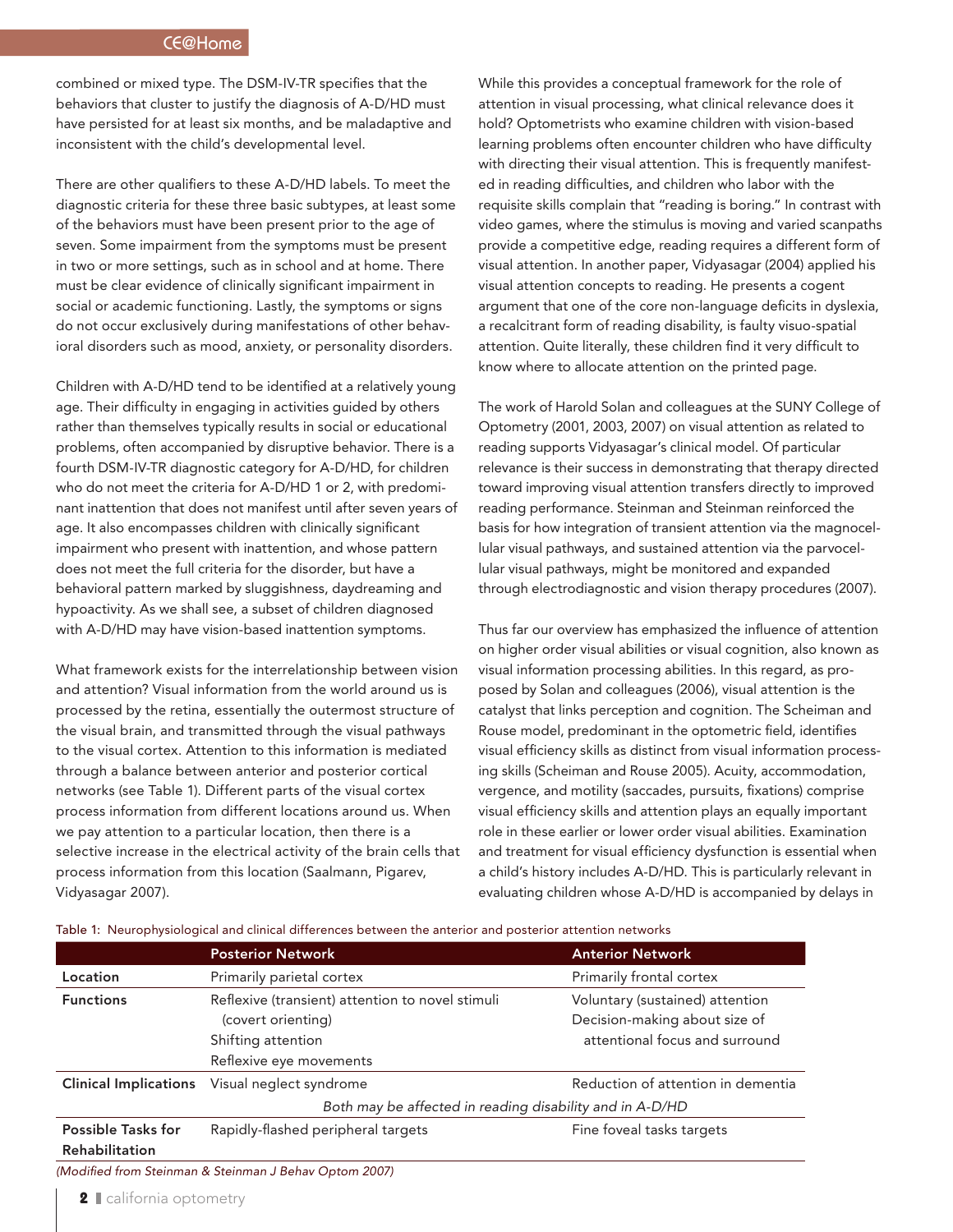reading or writing skills, or marked avoidance of such tasks (Monastra 2008). Simply put, visual efficiency dysfunction can unduly tax the visual attention span.

Children with inefficient visual skills perform significantly poorer in coming to and sustaining visual attention as compared to peers who exhibit efficient visual skills (Borsting 1991). These skill-deficient children expend extra attention to gather information in a clear, single and stable manner that should be allocated toward perception and cognition. This is consistent with Peachey's minimum attention model (1991), and supports clinical impressions about children who have difficulty *paying* attention during tasks requiring sustained visual attention. For example, a child who has difficulty keeping place due to poor saccadic function will have to expend considerable attention in either slowing the rate of saccades, or excessive regressions (back-tracking to re-read) in order to attain adequate comprehension. Older children become aware of these tradeoffs, and can verbalize that unless they pay specific attention to what they are reading through use of a straight edge or guide to help keep place, they have to return and re-read the paragraph again. Providing the child with improved visual abilities helps re-allocate their attention from tracking, focusing or eye-teaming toward improved comprehension.

In their review of A-D/HD, Damari and colleagues (2000) note that visual problems can be diagnosed as attention disorders, particularly when there are difficulties in executive functions. Executive functions include the use of working memory to predict consequences, the control of arousal and emotion, and the ability to pattern one's behavior based on observation of other people's behavior. We would like to echo this, and emphasize that A-D/HD and visual problems can co-exist. Many children have A-D/HD behaviors that are exacerbated by visual problems. A classic example is the child with ample word decoding skills, attentive when listening to others read, but exhibiting limited capacity to read independently. The same child may breeze through word lists and understand grammatical rules, yet have fluency limited by problems in visual processing or efficiency. When the visual problems are treated appropriately, A-D/HD behaviors diminish, though may not resolve entirely. Problems in executive function tend to diminish with maturity (Brocki et al 2008), but most children do not "outgrow" A-D/HD, much as they do not "outgrow" problems in visual processing or efficiency.

We noted earlier that a subset of children diagnosed with A-D/ HD according to the DSM-IV-TR may have vision-based inattention symptoms (Farrar et al 2001). At the primary care level, optometrists can help identify this subset of children by asking key questions, or looking for observational criteria contained in standardized optometric checklists that overlap the DSM-IV-TR criteria in Table 2.

Table 2: DSM-IV-TR classification criteria for A-D/HD and symptoms seen both children and adults with undiagnosed learning-related visual problems as well as with normal children under age seven — adapted from the Developmental Delay Resources (www.devdelay.org).

| <b>Symptoms</b><br>Inattention (At least 6 necessary):                                                           | <b>ADHD</b><br>$(DSM-IV)*$ | Learning-Related<br><b>Visual Problems</b><br>(Kavner) | <b>Normal Child</b><br><b>Under 7</b><br>(Gesell) |
|------------------------------------------------------------------------------------------------------------------|----------------------------|--------------------------------------------------------|---------------------------------------------------|
| Inattention (At least 6 necessary): Often fails to give close attention to<br>details or makes careless mistakes | X                          | X                                                      |                                                   |
| Often has difficulty sustaining attention in tasks or play activities                                            | X                          | X                                                      | X                                                 |
| Often does not listen when spoken to directly                                                                    | X                          |                                                        |                                                   |
| Often does not follow through on instructions or fails to finish work                                            | X                          | X                                                      | X                                                 |
| Often has difficulty organizing tasks and activities                                                             | X                          |                                                        | X                                                 |
| Often avoids, dislikes or is reluctant to engage in tasks requiring<br>sustained mental effort                   | X                          | X                                                      | X                                                 |
| Often loses things                                                                                               | X                          |                                                        | X                                                 |
| Often distracted by extraneous stimuli                                                                           | X                          | X                                                      | X                                                 |
| Often forgetful in daily activities                                                                              | X                          |                                                        |                                                   |
| Hyperactivity and Impulsivity (At least 6 necessary): Often fidgets with<br>hands or feet or squirms in seat     | X                          | X                                                      | X                                                 |
| Often has difficulty remaining seated when required to do so                                                     | X                          | X                                                      | X                                                 |
| Often runs or climbs excessively                                                                                 | X                          |                                                        | X                                                 |
| Often has difficulty playing quietly                                                                             | X                          |                                                        |                                                   |
| Often "on the go"                                                                                                | X                          |                                                        | X                                                 |
| Often talks excessively                                                                                          | X                          |                                                        |                                                   |
| Often blurts out answers to questions before they have been completed                                            | X                          |                                                        |                                                   |
| Often has difficulty awaiting turn                                                                               | X                          |                                                        | X                                                 |
| Often interrupts or intrudes on others                                                                           | X                          |                                                        | X                                                 |

*\** DSM-IV-TR: *Diagnostic and Statistical Manual of Mental Disorders, 4th Edition evidence-based text revision*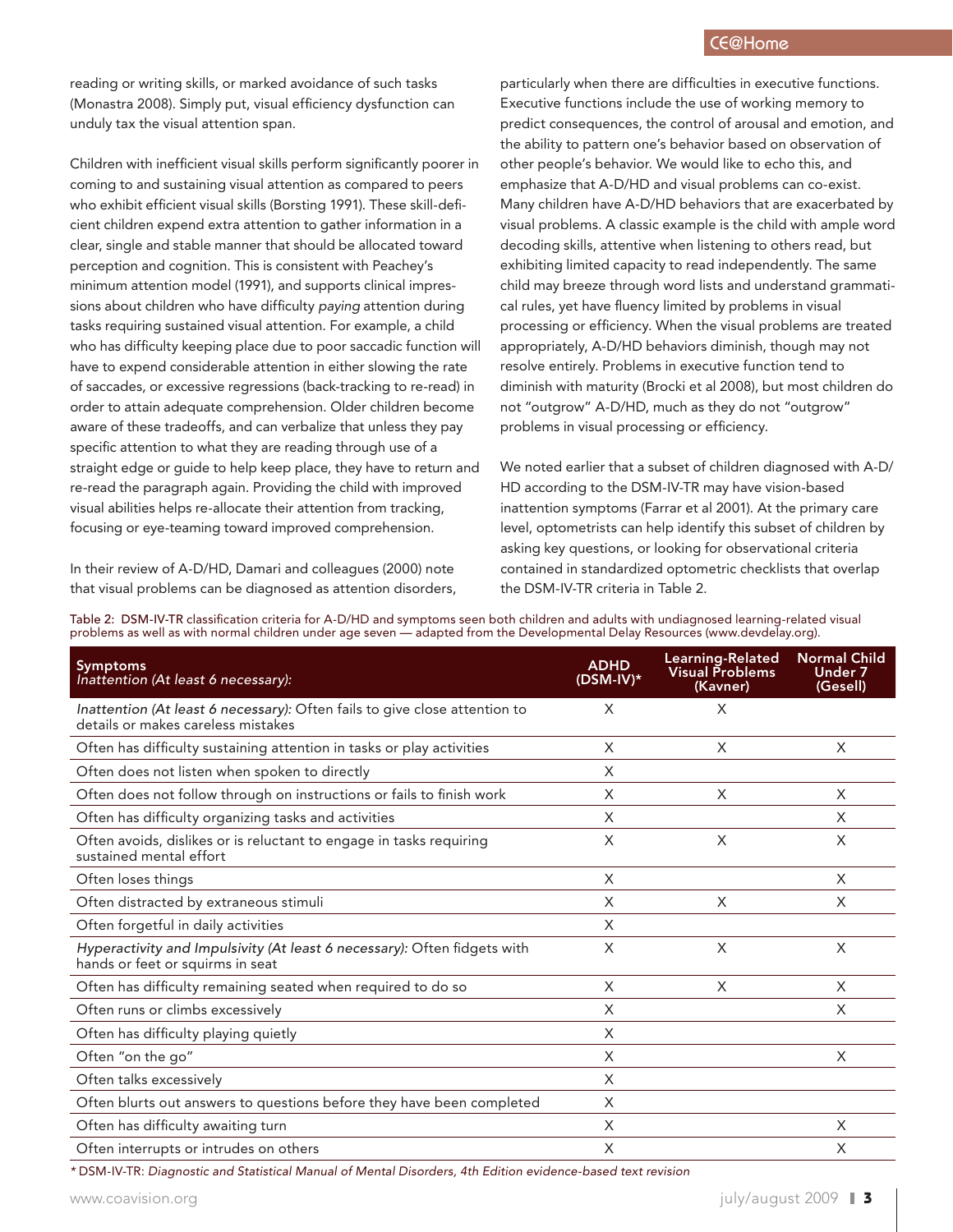As an example, the COVD Quality of Life Survey (Mozlin 2004) includes the following items:

- Difficulty completing assignments on time
- Trouble keeping attention on reading
- Skips/repeats line when reading
- Avoidance of reading/near work

The way in which we judge a child's visual attention typically involves sustained attention to nearpoint tasks. One of the hallmark features of convergence insufficiency is the inability to sustain attention when reading. Using the Convergence Insufficiency Symptom Survey (CISS), a score of 16 or greater was found to be a reliable and valid for differentiating normal binocular vision in children from those with symptomatic convergence insufficiency Table 3 (available as a PDF download in the Members' Only section of www.coavision.org). On the CISS only 8% of children with normal binocular vision reported frequent inability to concentrate when reading as compared to 43% of the children with convergence insufficiency (Borsting et al 2003). Loss of place occurred frequently for 58% of the children with convergence insufficiency as compared to only 11% of the children with normal binocular vision. This survey can easily be used in practice to determine who should have further evaluation of binocular visual skills. We might therefore suspect co-morbidity if not causality between convergence insufficiency and A-D/HD. David Granet and colleagues in the Ratner Children's Eye Center, Department of Ophthalmology at UC San Diego investigated this association through a retrospective review of clinical records (Granet et al 2005). Among the 266 charts of patients diagnosed as having convergence insufficiency, these researchers found a three times greater amount had A-D/HD than would be expected among the general pediatric population. While the authors are cautious about drawing conclusions from this, they found the correlation compelling enough to emphasize that patients diagnosed with A-D/HD should be evaluated to determine if they have convergence insufficiency.

Studies of this nature should help call attention to children treated primarily as having A-D/HD, when their underlying visual problem is left untreated. In many instances these children are medicated with Ritalin or similar drugs with amphetamine properties that have significant systemic side effects including loss of appetite, loss of sleep, and irritability. The sympathomimetic effect of these drugs can inhibit accommodation and cause accommodative insufficiency, high accommodative lag, or difficulty compensating for pre-existing hyperopia, a condition often associated with learning problems (Rosner 1989, 1997). A drug induced accommodative dysfunction can exacerbate convergence insufficiency. In these cases, from a learning standpoint, the treatment may be worse than the cure. This is particularly important because convergence insufficiency is one of the more common visual problems that optometrists help resolve through lens and prism prescriptions or vision therapy.

We are not advocating against psychopharmacologic treatment of childhood behavioral disorders such as A-D/HD. As optometrists we all have had occasion to examine the impulsive child who begins to respond before we have finished giving the instructional set, and the hyperactive child who touches everything in sight and is inquisitive to a fault. We can understand that medication may be the most expedient approach to orienting the child well enough to participate in activities requiring attentive interaction with others, and makes life more manageable not only for the child, but for teachers and parents. Indeed, in some instances, systemic medication for A-D/HD improves a child's ability to participate in and benefit from academic instruction and vision therapy. We caution, however, against medication as the initial and primary treatment without consideration of visual efficiency and processing factors.

## **Oppostional Defiance Disorder (ODD)**

Oppositional Defiance Disorder (ODD) is described by the DSM-IV-TR as a pattern of negativistic, hostile, and defiant behavior lasting at least six months, during which four or more of the following are present:

- 1. Often loses temper.
- 2. Often argues with adults.
- 3. Often actively defies or refuses to comply with adults' requests or rules.
- 4. Often deliberately annoys people.
- 5. Often blames others for his or her mistakes or misbehaviors.
- 6. Is often touchy or easily annoyed by others.
- 7. Is often angry and resentful.
- 8. Is often spiteful or vindictive.

As with A-D/HD, the guidelines specify that any of these criteria are considered to be met only if the behavior occurs more frequently than is typically observed in individuals of comparable age and developmental level. In other words, the circumstances are beyond "just boys being boys." Oppositional defiance that does not meet criteria for ODD, but results in clinically significant impairment is called Disruptive Behavior Disorder. Approximately 5-15% of children will meet the criteria for ODD, with boys outnumbering girls, but the distribution evens out by puberty (Kutscher et al 2007). ODD overlaps with A-D/HD and bipolar disorder, as up to 50% of children diagnosed with A-D/HD also have ODD and the figure climbs as high as 75% for co-morbidity with bipolar disorder (Anglada and Hakala 2008).

Primary care optometrists encountering children with ODD will recognize the syndrome when taking case histories, particularly when a parent is in the examination room. For example, a parent might note that the child seems to have trouble seeing signs at a distance when the parent is driving, and the child immediately snaps, "No I don't." The ODD child may appear to be "throwing" the exam, insisting that anything you ask him to do is problematic despite normal findings with objective tests such as autorefractor, retinoscopy, cover test and ophthalmoscopy.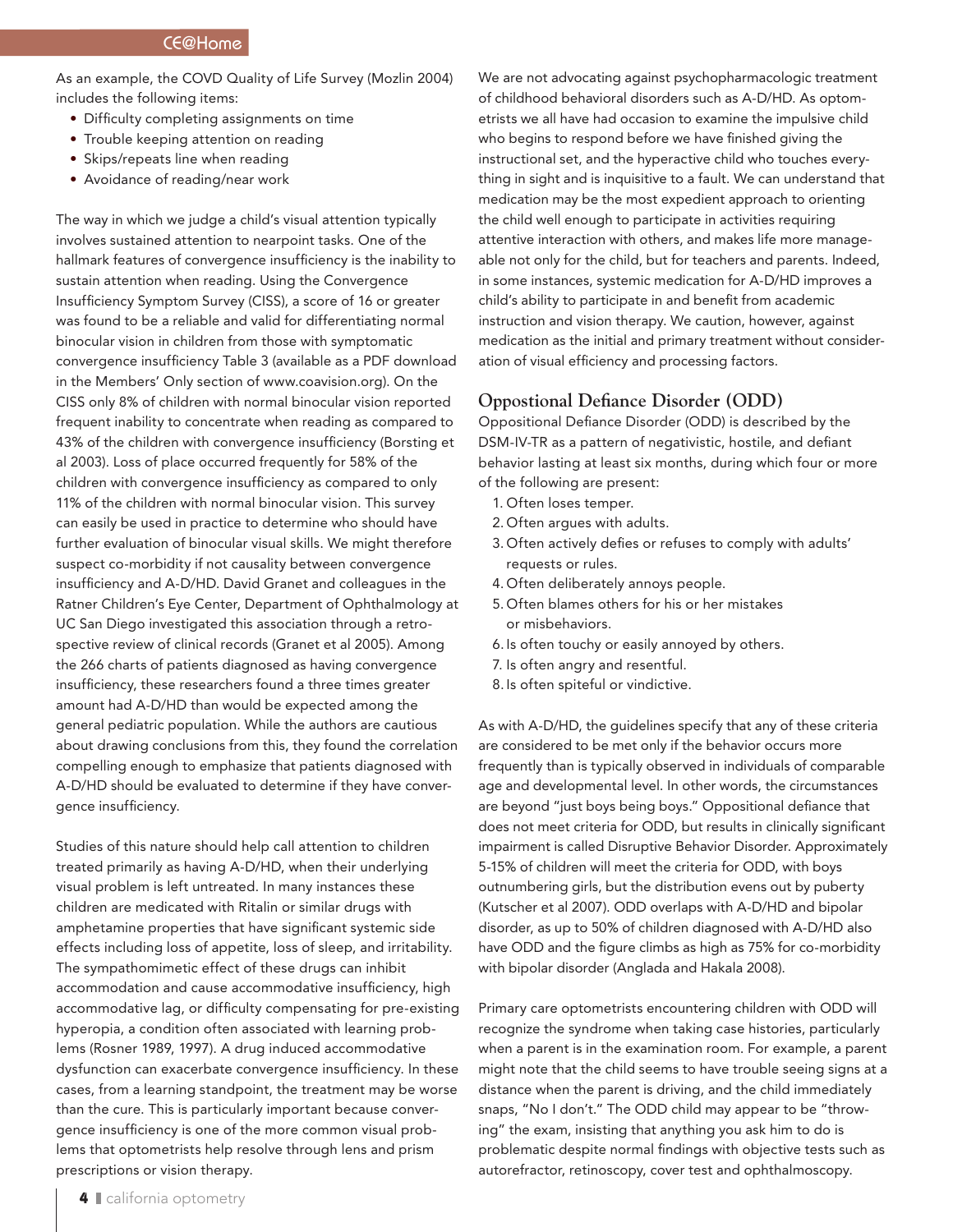# CE@Home

In contrast is the child who has a legitimate visual problem that has not been detected or treated, and has been accused of "crying wolf." This may for example be a child with A-D/HD secondary to convergence insufficiency who has been told he is just lazy and not trying hard enough. He has been to eye doctors who reinforce this opinion because they find emmetropia and healthy ocular structures but they do not test for or acknowledge the visual skill problems that are causing the visual symptoms. On previous exams he may have even exaggerated his difficulties in responding so that the doctor would believe him, and then labeled a malingerer. One parent has told the other to stop making excuses for the child, and to "get over this vision thing" because the doctors have found nothing wrong. The child's visual abilities become yet another point of contention at home or in the school environment, and this heightens the child's disputational nature and disruptive behavior.

Optometrists involved in vision therapy have become very sensitive to issues revolving around these children. Looking at the DSM-IV-TR criteria, these are children who sabotage their success. These patients have figured out that if they succeed on particular tasks, more will be expected of them. Responsibility for lack of progress is transferred onto others rather than being accepted by the child. Achieving success in these cases hinges on developing an approach that does not focus on blame, or concentrates on punitive measures, but heaps reward on legitimate positive behaviors.

When ODD exists at a subclinical or sub-syndrome level not meeting all of the DSM criteria, the child can simply present as non-compliant (Riley 1997). This may be the child who refuses to wear his eyewear, denying that they provide any benefit. Even placebo effects are almost non-existent, as any form of intervention is considered useless from the child's point of view unless it results in other individuals modifying their behavior. When a sudden change in behavior is exhibited, physical changes must be ruled out. Visual fields should be attempted, and general procedures followed to investigate sources of brain based changes such EEGs or imaging studies. It is important for the optometrist to bear in mind that many of these children are already under psychological care, and consulting with other professionals may be in order.

#### **Bipolar Disorder**

Taking its name from the two poles of happiness and sadness, bipolarity or manic-depression is a type of mood disorder featured by periods of time when a child feels abnormally happy or sad. Abnormal happiness that is pathologic is characterized by manic episodes — a feeling of elation for a period of at least one week, during which the child is grandiose, talkative, hyperactive, or distractible to a fault. Abnormal sadness that is pathologic is characterized by depressive episodes — extreme sadness lasting at least two weeks. During that period the child has problems with eating and sleeping, guilt feelings, loss of energy, trouble concentrating, and thoughts about death.

One of the most extensively sub-typed behavioral disorders, bipolar disorder is broadly classified into Bipolar I and Bipolar II. The DSM-IV-TR lists six separate criteria sets for Bipolar I Disorder:

- 1. Single manic episode
- 2. Most recent episode hypomanic
- 3. Most recent episode manic
- 4. Most recent episode mixed
- 5. Most recent episode depressed
- 6. Most recent episode unspecified

Bipolar II Disorder presents with the same criteria, except the episodes of mania are less severe and therefore considered to be hypomanic.

There is another related category which is Cyclothymic Disorder, manifest as repeated mood swings without sufficient severity to be called major depressive or manic episodes. It is important to note that these classification criteria exclude mood disorders induced by drugs or disease conditions.

In summary, it appears that mood cycles or emotional valence can influence visual function. This may help explain why certain children report visual difficulties when in stressful situations that are not reflected in standard optometric findings if the examiner is able to make the child feel comfortable and relaxed. Conversely, a child may exhibit abnormal visual behaviors during an evaluation that are secondary to anxiety, such as constriction of visual span and space (Searfoss and Garzia 2000). A sense of tunnel vision requires a child to make more fixations per unit time, or to use head movement to substitute for eye movement. Children who are overwhelmed may get close to the page to operate within this collapsed area of usable vision (Streff and Gundersen 2004). Increasing plus lens power over the distance refraction, or adding base down yoked prism may effectively expand visual space, whereas binasal or other forms of sector occlusion may alter suppression effects and other timing mechanisms between left and right cerebral hemispheres (Flach and Kaplan 1983; Carmody et al 1994).

## **Depression**

Children who are under stress who experience attention, learning or conduct disorders are at a higher risk for depression. (Woliver 2009) Depression may someday be understood in terms of its paradoxes. There is an astonishing contrast between the depressed person's image of him or herself and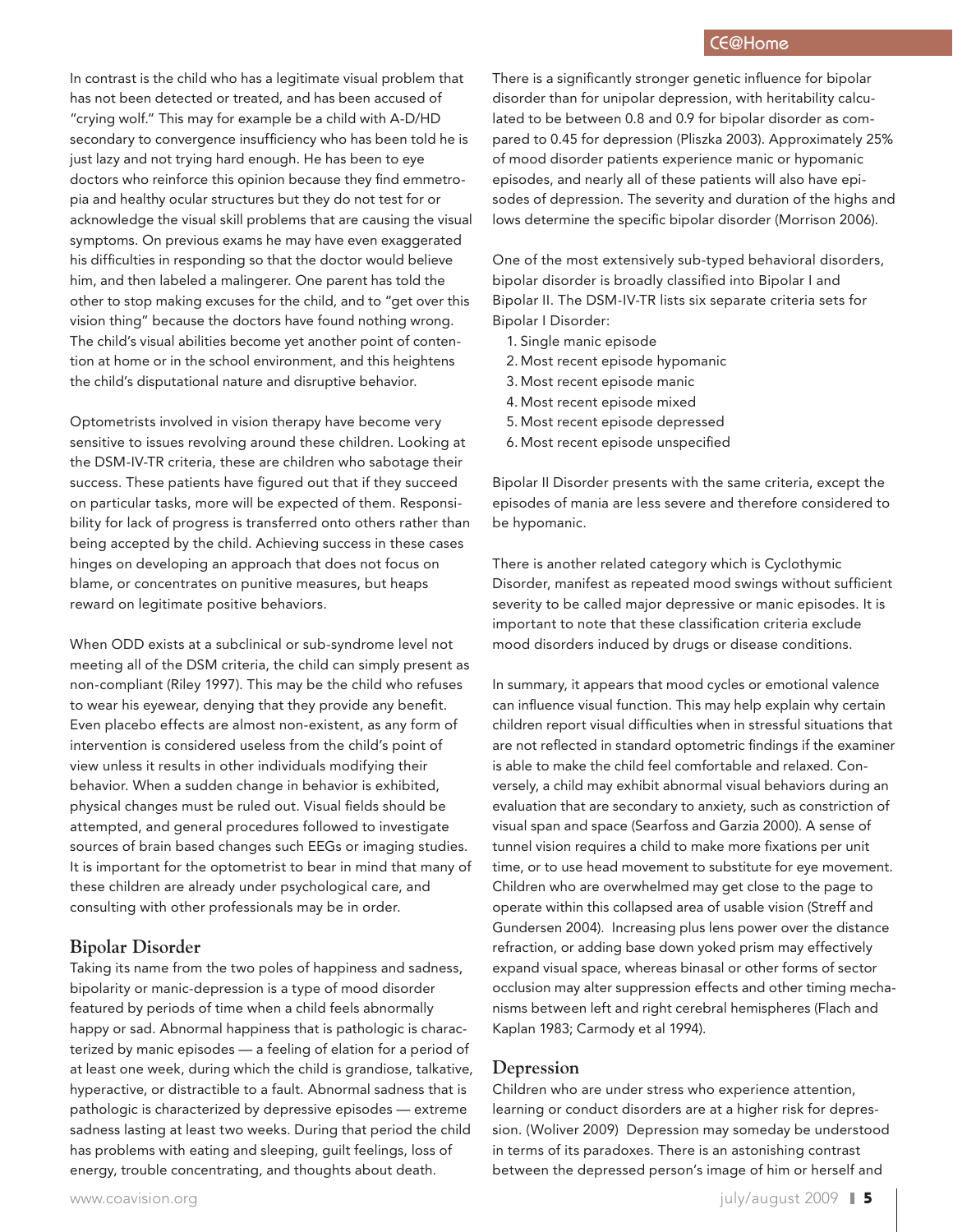# CE@Home

the objective facts. Persons who are depressed often perform acts that seem to enhance their suffering (Beck & Alford 2009). Depression in children and teens is usually chronic and relapsing (http://www.narsad.org/dc/depression — accessed April 12, 2009). Depression may be under-diagnosed in children, as up to 50% of patients ultimately diagnosed with the disorder exhibit early somatic symptoms as primary features, such as headaches or body aches, rather than behavioral abnormalities (Whooley and Simon 2000).

From a diagnostic standpoint, depression is classified according to the DSM-IV-TR by its depth and periodicity. A single episode of a major depressive disorder is classified as ICD 296.2x. Roughly half the patients who have one major depressive episode will have another. At this point they are reclassified as having recurrent, major depressive disorder (296.3x). Approximately 25% of these patients will eventually develop a manic episode, which now shifts them into the category of bipolar disorder (Morrison 2006). According to several studies, a significant proportion of the 3.4 million children and adolescents with depression in the United States may actually be experiencing the early onset of bipolar disorder, but have not yet experienced the manic phase of the illness (http://www. bpkids.org/site/PageServer?pagename=lrn\_about — accessed April 12, 2009).

To be classified as a major depressive episode, at least five of the following must be present during the same two-week period, nearly every day, and represent a change from previous functioning:

- 1. Depressed mood most of the day, as indicated by either subjective report (e.g. feels sad or empty) or observation (e.g. appears tearful). In children, an indication can be prolonged irritability.
- 2. Markedly diminished interest or pleasure in almost all activities most the day.
- 3. Significant weight loss without dieting (e.g. more than 5% of body weight). In children, consider failure to make expected weight gains.
- 4. Insomnia or hypersomnia.
- 5. Psychomotor agitation or retardation.
- 6. Fatigue or loss of energy.
- 7. Feelings of worthlessness, or excess or inappropriate guilt.
- 8. Diminished ability to think or concentrate, or indecisiveness.
- 9. Recurrent thoughts of death (not accounted for by bereavement) or suicide.

Every optometrist has the opportunity to influence a child's self-image in very basic ways. Consider the relatively common scenario, encountered in primary care optometry, of children who have self-image issues about wearing spectacles. At the subclinical or sub-syndrome level, it is common for children to be moderately withdrawn or introverted, and exhibit marked positive changes in personality after being successfully fit with contact lenses (Walline et al 2009). It is only after seeing the child's demeanor change that the contrast in overall mood from what previously existed becomes apparent.

Children with mild or subsyndromal forms of depression often function in the shadows (Ratey and Johnson 1998). In practices specializing in optometric vision therapy we tend to see children who have been struggling to keep their heads above water academically and socially. They have already been caught up in a vicious cycle of underachievement or failure, and diminished expectations. Put yourself in the place of a child who is trying her best, but continually falls short of what she sees her peers achieving. Your parents have engaged you in numerous interventions, in some instances with little return on investment for the effort expended.

As we noted with A-D/HD, increasingly children are being treated psycho-pharmacologically at younger ages. Our purpose here is not to dispute the appropriateness of medications for various disorders, but to note that tricyclic drugs for depression such as Imipramine and amitriptyline also produce various autonomic effects, the most frequent of which include difficulties with accommodation. Something as basic as prescribing added plus lenses for near may provide immediate benefit to the child. An overview of anti-pscyhotic, anti-anxiety and depressive medication ophthalmic side-effects is provided in Table 4.

#### Table 4: Ocular and Visual Side-Effects of Select Drugs for Behavioral Disorders

| Drug              | <b>Indication</b>                                                                                                         | Side-Effects                                                                             |
|-------------------|---------------------------------------------------------------------------------------------------------------------------|------------------------------------------------------------------------------------------|
| Lithium           | Bipolar disorder                                                                                                          | Downbeat jerk nystagmus<br>Blurred vision cortical origin<br>Diplopia<br>Keratitis sicca |
| <b>Ritalin</b>    | A-D/HD                                                                                                                    | Accommodative dysfunction<br>Mydriasis                                                   |
| Valium            | Anti-anxiety                                                                                                              | Cycloplegia                                                                              |
| <b>Imipramine</b> | Anti-depressant<br>(tricyclic)                                                                                            | Dry eye                                                                                  |
| Prozac            | Anti-depressants<br>(Selective Sero-<br>tonin Reuptake<br>Inhibitors) Only<br>anti-depressant<br>approved for<br>children | Visual side effects rare                                                                 |

*(Adapted from: Wren VQ. Ocular and visual side-effects of systemic drugs: Clinically relevant toxicology and patient management. J Behav Optom 2000;11:149-157.)*

In addition, pediatricians are now integrating allopathic (Western) and complementary or alternative medicine to treat children holistically. Behavioral disorders can be caused by the unique way in which a child's biochemical and genetic makeup interact with his/her daily environment, from environmental pollutants and toxins to thoughts (Rosen and Breuner 2007). Many medications only treat and suppress symptoms without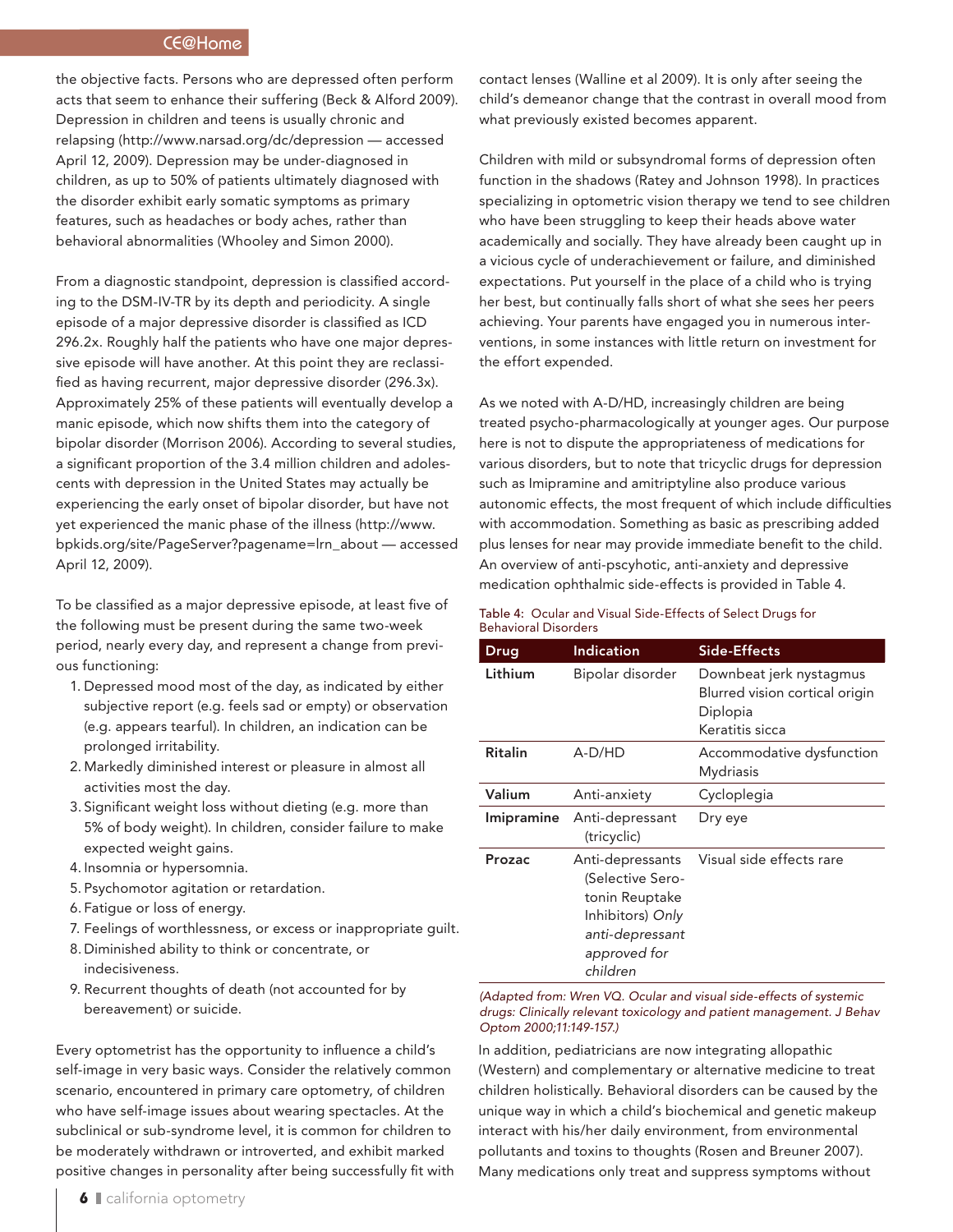addressing underlying causes. Using an integrative approach to a child's health concerns, developmental pediatricians strive to understand the root causes of a child's condition, correcting underlying biochemical imbalances to heal the child. Table 5 shows some of the potential dietary modifications for select behavioral disorders.

#### Table 5: Potential Dietary Modifications for Select Behavioral Disorders

| Anxiety        | Replenish adequate calories<br>Replace inflammatory foods<br>Taurine 200-2000 mg |
|----------------|----------------------------------------------------------------------------------|
|                | Carnosine 100 mg                                                                 |
|                | GABA 500-1000 mg                                                                 |
|                | Magnesium to 300 mg                                                              |
|                | Epsom salts nightly with lavender                                                |
|                | Chaomile, passion flower tinctures                                               |
|                | NAC 200-500 mg                                                                   |
| Depression     | Fish oil or cod liver oil to 1 tbsp                                              |
|                | High-potency B group                                                             |
|                | Tyrosine 100 mg in a.m.                                                          |
|                | Rhodiola rosea 100 mg                                                            |
|                | Replenish minerals to DRI                                                        |
| <b>Bipolar</b> | Replenish adequate calories                                                      |
|                | EPA 3 mg                                                                         |
|                | Chromium to DRI                                                                  |
|                | Tyrosine 50-100 mg                                                               |
|                | Melatonin up to 3 mg for insomnia                                                |
| A-D/HD         | Replenish adequate calories                                                      |
|                | Replenish all essential minerals                                                 |
|                | (especially chromium, zinc, magnesium)                                           |
|                | DHA to 500 mg                                                                    |
|                | Full-potency B group                                                             |
|                | High-value protein breakfast                                                     |
|                | Rule out and treat Candida or gut dysbiosis                                      |
|                | GFCF (Gluten-free Cassein-free diet)                                             |

*(Adapted from: Converse J. Special-needs kids eat right. New York: The Penguin Group 2009; p. 199-203.)*

#### **Conclusion**

Behavioral disorders can significantly influence a child's responses in clinical optometric settings. Superficially it may appear that some children are simply "uncooperative" for examination or vision therapy procedures. However, we should bear in mind that that psychophysical measures such as visual acuity, stereoacuity, vergence, and accommodation, and standardized visual perceptual testing, that require effort and attention toward a threshold limit of performance, provide a useful window to children's behavioral patterns (Birnbaum 1990). In some instances visual performance may be substandard due to inadequately controlled behavioral disorders such as A-D/HD. In other instances untreated visual problems making performance difficult may contribute to the behavioral disorder (Zaba 2001).

Deciding when a child exhibits physical signs or symptoms that are primary or secondary relative to behavioral disorders is not always straightforward. Take for example the child whose parent is concerned about a seemingly sudden onset of facial tics that involve frequent involuntary blinking of the eyes. This behavior may stem from emotional factors involving anxiety or stress, such as a new sibling in the family, relocating to a new city, or domestic issues among adults in the household. When onset is gradual, differential diagnosis will include rapid blinking to relieve dry eyes or allergic symptoms, as well as rapid blinking to re-focus during accommodative or binocular dysfunction. Conversely, the acute onset of the tics may be triggered by an exaggerated autoimmune response to strep infection, known as PANDAS, or Pediatric Autoimmune Neuropsychiatric Disorders (Swedo et al 1994). Effective treatment hinges on success in identifying and treating the underlying causes, in this case a strep infection, after ruling out other more common potential causes. These include those conditions noted above, as well as blinking as a side effect of medications (Ritalin and Adderal), magnesium deficiency, or other neurological conditions, such as Tourette's Syndrome.

In this review we have selected four common childhood behavioral disorders that optometrists will encounter. In multidisciplinary or specialty optometric practices, collaboration with a pediatric mental health professional can provide insight into the multifaceted nature of these disorders. Optometric treatment can enhance visual function and positively influence a child's mental state, and medical or allied mental health treatment can help in resolving visual components of brain-based behavioral disorders (Kaplan 1998). Allied and integrative interventions for childhood behavioral disorders also encompass lifestyle factors such as health and nutritional counseling that should begin at an early age (Hyman 2007; Rimland 2008).

At the primary care level, optometrists have the opportunity to collaborate with colleagues who specialize in vision therapy, visual development, and behavioral vision care. As our field continues to evolve, the care of children on the continuum of neurobehavioral disorders presents varied options including:

- 1. The primary application of lenses and prisms for refractive conditions co-existing with childhood behavioral disorders.
- 2. The application of lenses and prisms for accommodation and fusion abnormalities secondary to side-effects of medications prescribed for pediatric behavioral disorders.
- 3. Co-management through consultation or referral for lens and prism application or office-based optometric vision therapy.
- 4. Consultation with an optometric colleague for assistance in networking with other professionals who specialize in childhood behavioral disorders.

*For references, please contact Dr. Carole Hong at chong2see@gmail.com.*